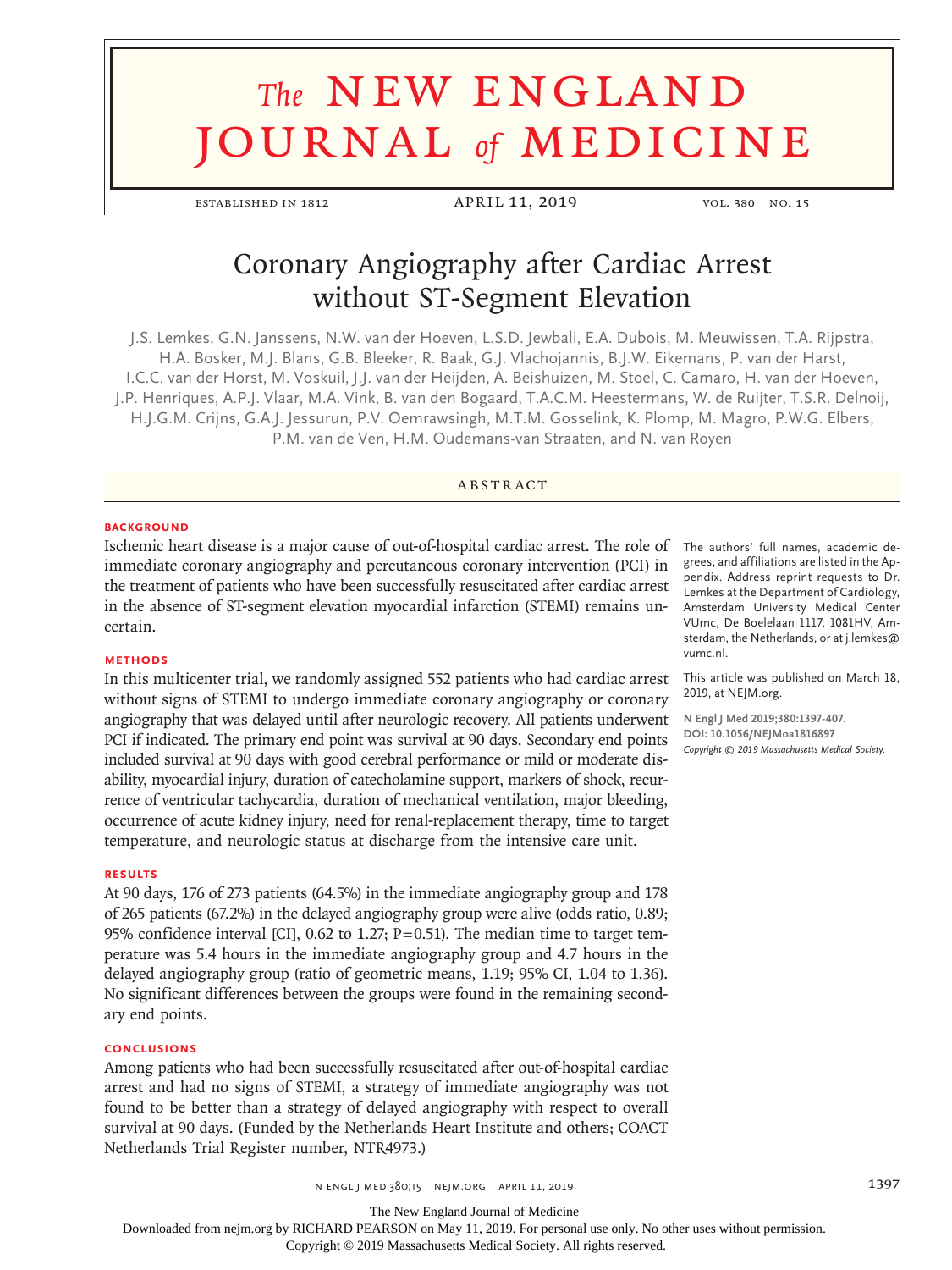UT-OF-HOSPITAL CARDIAC ARREST IS A leading cause of death in Europe and the United States. Despite advances in the field of resuscitation and intensive care manageleading cause of death in Europe and the United States. Despite advances in the ment, the outcome in patients after cardiac arrest remains poor. A recent study reported mortality of approximately 40% among patients who had been successfully resuscitated after out-of-hospital cardiac arrest associated with ventricular fibrillation or pulseless ventricular tachycardia.<sup>1</sup> Recommended postresuscitation care includes targeted temperature management, vital-organ support, and treatment of the underlying cause of the arrest. However, the cause of arrest is often unclear immediately after the event, and the lack of a definitive diagnosis can lead to uncertainty regarding the appropriate treatment.

*A Quick Take is available at NEJM.org*

oн

The most frequent cause of cardiac arrest is ischemic heart disease, and coronary artery disease has been reported in up to 70% of patients who have been resuscitated and are referred for immediate coronary angiography.<sup>2</sup> If myocardial infarction is the cause of the arrest, immediate percutaneous coronary intervention (PCI) might salvage myocardium, improve circulatory function, and prevent the recurrence of life-threatening arrhythmias. Current European and American guidelines recommend immediate coronary angiography with PCI in patients who present with ST-segment elevation myocardial infarction (STEMI) and cardiac arrest.3,4

In patients with cardiac arrest who do not have ST-segment elevation on electrocardiography (ECG), the role of immediate coronary angiography is still a matter of debate. Data from randomized trials are lacking, and observational studies have shown conflicting results regarding the effect of immediate coronary angiography and PCI on outcomes in this patient group.<sup>5-9</sup> At present, international guidelines on cardiopulmonary resuscitation recommend emergency coronary angiography in selected patients after out-of-hospital cardiac arrest, even in the absence of ST-segment elevation.10,11 It has been advocated, however, that these recommendations need to be substantiated by data from randomized clinical trials.12,13 The Coronary Angiography after Cardiac Arrest (COACT) trial was designed to test the hypothesis that in patients who are successfully resuscitated after cardiac arrest in the absence of STEMI, a strategy

necessary) would be better than a strategy of delayed angiography with respect to overall survival.

#### METHODS

### **Trial Design and Oversight**

The COACT trial was an investigator-initiated, randomized, open-label, multicenter trial that compared a strategy of immediate coronary angiography with a strategy of delayed angiography in patients who had been successfully resuscitated after cardiac arrest and who did not have ST-segment elevation on ECG. The trial design has been published previously.14 The protocol, available with the full text of this article at NEJM.org, was designed by the authors and was approved by the trial steering committee and all relevant ethics committees.

The trial was sponsored by the Netherlands Heart Institute, Biotronik, and AstraZeneca. The sponsors of the trial had no role in the design or monitoring of the trial; the selection of the participating centers; the enrollment of participants; the collection, recording, storage, retention, or analysis of the data; the writing of the manuscript; or the decision to submit the manuscript for publication.

A clinical research organization (Clinical Research Unit Cardiology VUmc) was responsible for maintaining and monitoring the patient data. A data and safety monitoring committee oversaw the trial. All coronary angiography and PCI procedures were evaluated at an independent core laboratory by personnel who were unaware of the treatment assignments. The authors vouch for the accuracy and completeness of the data and analyses and for the fidelity of the trial to the protocol (see the Supplementary Appendix, available at NEJM.org).

#### **Patients**

of immediate coronary angiography (and PCI if written informed consent was obtained from all Patients were eligible for the trial if they had had an out-of-hospital cardiac arrest with an initial shockable rhythm and were unconscious after the return of spontaneous circulation. Patients were excluded if they had signs of STEMI on ECG in the emergency department, shock, or an obvious noncoronary cause of the arrest. Further inclusion and exclusion criteria and definitions are provided in the Supplementary Appendix. Deferred

The New England Journal of Medicine

Downloaded from nejm.org by RICHARD PEARSON on May 11, 2019. For personal use only. No other uses without permission.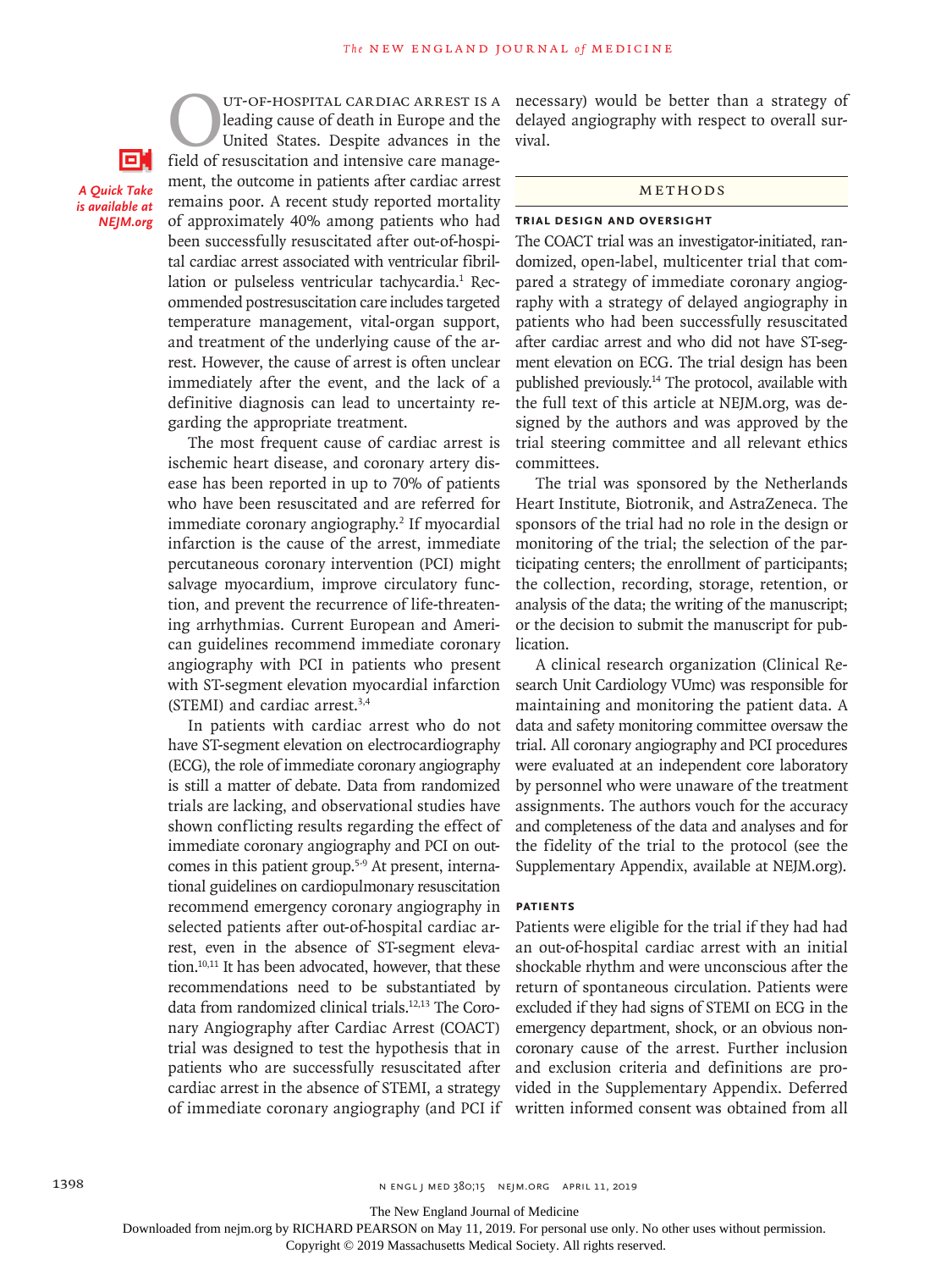enrolled patients with the use of a prespecified procedure (see the Supplementary Appendix).

## **Randomization and Treatment**

Patients were screened for eligibility in the emergency department. Eligible patients were randomly assigned in a 1:1 ratio with the use of a Web-based randomization system (Castor EDC) to either immediate angiography or delayed angiography. In the immediate angiography group, coronary angiography was performed as soon as possible and was initiated within 2 hours after randomization. In the delayed angiography group, coronary angiography was performed after neurologic recovery, in general after discharge from the intensive care unit. If a patient who had initially been assigned to the delayed angiography group showed signs of cardiogenic shock, recurrent life-threatening arrhythmias, or recurrent ischemia during hospitalization, urgent coronary angiography was performed.

The choice of anticoagulant and the revascularization strategy were left to the discretion of the treating physicians, although it was recommended that all coronary lesions suspected of being unstable should be treated. (Unstable lesions were defined as coronary lesions with at least 70% stenosis and the presence of characteristics of plaque disruption, including irregularity, dissection, haziness, or thrombus, as assessed by results of coronary angiography.) In patients with multivessel disease, treating physicians were advised to use a revascularization strategy that was based on the local heart team protocol and the Synergy between Percutaneous Coronary Intervention with Taxus and Cardiac Surgery (SYNTAX) score. The SYNTAX score reflects a comprehensive angiographic assessment of the coronary vasculature, with scores of 22 or lower indicating low anatomical complexity, scores of 23 to 32 indicating intermediate anatomical complexity, and scores of more than 32 indicating high anatomical complexity (0 is the lowest score, and there is no upper limit).15 If coronary-artery bypass grafting was the treatment of choice for a patient in the immediate angiography group, this procedure could be deferred until after neurologic recovery.

Further postresuscitation care was in line with international resuscitation guidelines.10 Targeted temperature management was initiated as soon as possible and was performed in accordance with local protocol. The approach to withdrawal of lifesustaining treatment for patients with persistent coma was not prespecified and was based on local practice, which adhered to Dutch and European guidelines.

### **Follow-up and End Points**

Follow-up data were obtained by means of a telephone interview conducted 90 days after randomization with the patient or a family member or were determined from information acquired from the patient's general physician. The primary end point of the trial was survival at 90 days. Secondary end points included survival at 90 days with good cerebral performance or mild or moderate disability, myocardial injury quantified on the basis of troponin levels, increase in creatine kinase and creatine kinase MB levels (reported as the area under the curve), acute kidney injury defined according to Acute Kidney Injury Network criteria,<sup>16</sup> the need for renal-replacement therapy, time to target temperature, duration of catecholamine or inotropic therapy, neurologic status at discharge from the intensive care unit, markers of shock, recurrence of ventricular tachycardia requiring defibrillation or electrical cardioversion, duration of mechanical ventilation, and major bleeding defined according to Thrombolysis in Myocardial Infarction (TIMI) criteria. A detailed description of biomarker measurements and definitions of outcome measures are provided in the Supplementary Appendix.

#### **Statistical Analysis**

The trial was powered for the primary end point of survival at 90 days. The results of a previous meta-analysis of 10 nonrandomized studies showed that immediate angiography was better than conventional treatment with respect to overall survival (56% vs. 32%; odds ratio, 2.78; 95% confidence interval [CI],  $1.89$  to  $4.10$ .<sup>17</sup> We therefore hypothesized that in our trial, more patients in the immediate angiography group than in the delayed angiography group would survive to 90 days. We calculated that 251 patients would need to be enrolled in each group to give the trial 85% power to detect a 40% difference between the immediate angiography group and the delayed angiography group in terms of survival to 90 days (45% survival with immediate angiography vs. 32% with delayed angiography), when assessed

The New England Journal of Medicine

Downloaded from nejm.org by RICHARD PEARSON on May 11, 2019. For personal use only. No other uses without permission.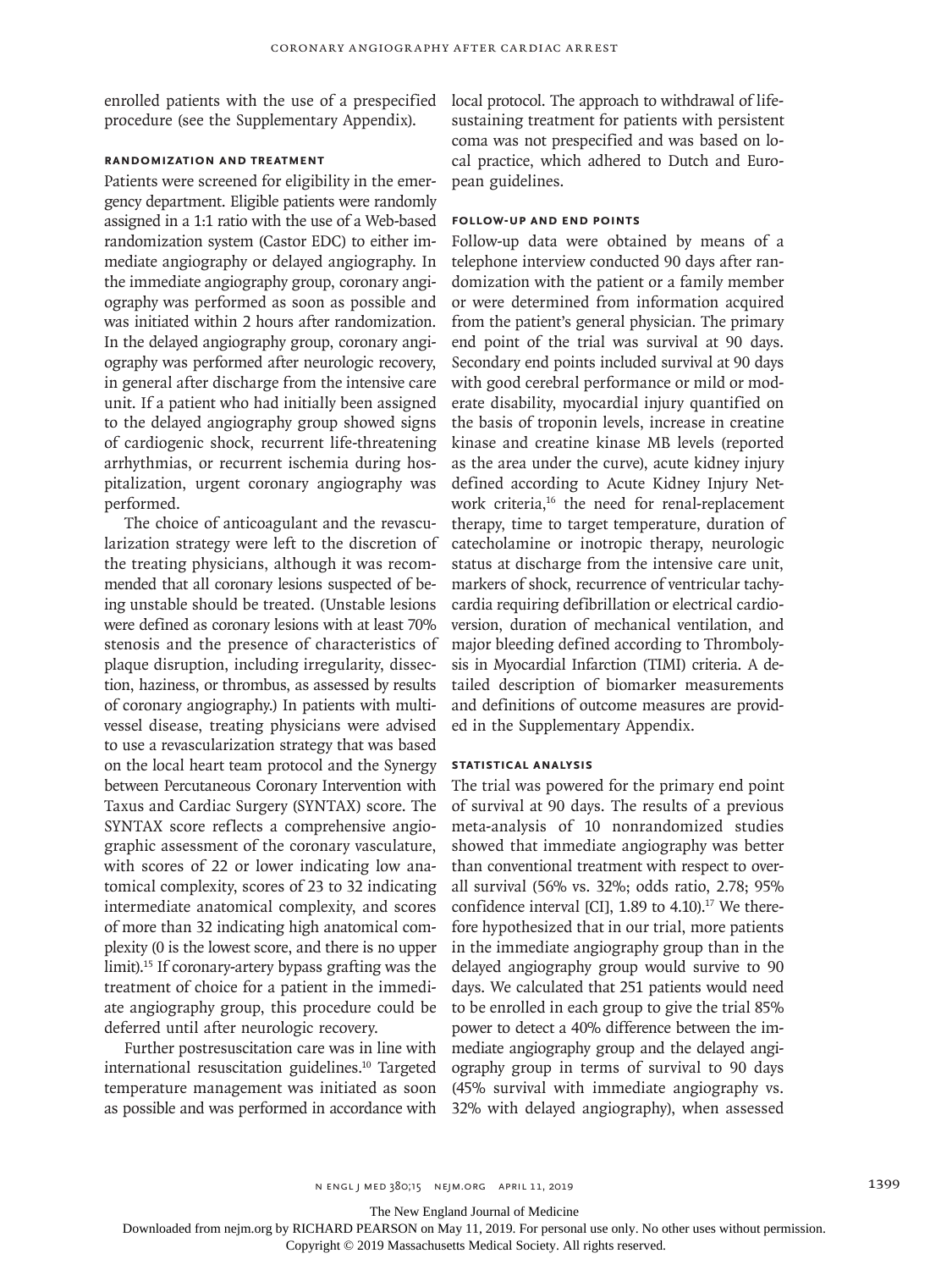#### **The NEW ENGLAND JOURNAL of MEDICINE**

| Table 1. Baseline Characteristics of the Patients.*                      |                                                 |                                          |  |  |
|--------------------------------------------------------------------------|-------------------------------------------------|------------------------------------------|--|--|
| Characteristic                                                           | <b>Immediate Angiography</b><br>Group $(N=273)$ | Delayed Angiography<br>Group $(N = 265)$ |  |  |
| $Age - yr$                                                               | $65.7 \pm 12.7$                                 | $64.9 \pm 12.5$                          |  |  |
| Male sex - no. $(%)$                                                     | 223 (81.7)                                      | 202 (76.2)                               |  |  |
| Hypertension - no./total no. (%)                                         | 131/269 (48.7)                                  | 126/265 (47.5)                           |  |  |
| Previous myocardial infarction - no. (%)                                 | 73 (26.7)                                       | 76 (28.7)                                |  |  |
| Previous CABG - no./total no. (%)                                        | 43/272 (15.8)                                   | 24/265(9.1)                              |  |  |
| Previous PCI - no./total no. (%)                                         | 46/272 (16.9)                                   | 60/264(22.7)                             |  |  |
| Previous coronary artery disease - no. (%)                               | 99 (36.3)                                       | 96(36.2)                                 |  |  |
| Previous cerebrovascular accident - no./total no. (%)                    | 19/272 (7.0)                                    | 15/265(5.7)                              |  |  |
| Diabetes mellitus - no./total no. (%)                                    | 55/272 (20.2)                                   | 44/265 (16.6)                            |  |  |
| Current smoker - no./total no. (%)                                       | 50/249 (20.1)                                   | 67/249 (26.9)                            |  |  |
| Hypercholesterolemia - no./total no. (%)                                 | 70/270 (25.9)                                   | 78/263 (29.7)                            |  |  |
| Peripheral artery disease - no./total no. (%)                            | 16/272(5.9)                                     | 23/265(8.7)                              |  |  |
| Arrest witnessed - no. (%)                                               | 218(79.9)                                       | 203 (76.6)                               |  |  |
| Median time from arrest to basic life support (IQR) - min                | $2(1-5)$                                        | $2(1-5)$                                 |  |  |
| Median time from arrest to return of spontaneous circulation (IQR) - min | $15(9-21)$                                      | $15(8-20)$                               |  |  |
| Signs of ischemia on ECG - no./total no. (%) +                           | 168/262 (64.1)                                  | 172/248 (69.4)                           |  |  |
| Median GCS score at admission (IQR) :                                    | $3(3-3)$                                        | $3(3-3)$                                 |  |  |
| APACHE IV score                                                          | $107 + 28$                                      | $105 \pm 32$                             |  |  |
| Baseline laboratory values                                               |                                                 |                                          |  |  |
| pH                                                                       | $7.2 \pm 0.1$                                   | $7.2 \pm 0.1$                            |  |  |
| Median lactic acid (IQR) - mmol/liter                                    | $5.3(3.0 - 8.8)$                                | $4.9(2.8-8.1)$                           |  |  |
| Bicarbonate - mmol/liter                                                 | $19.4 \pm 4.3$                                  | $19.0 + 4.5$                             |  |  |
| Base excess                                                              | $-7.4 \pm 6.2$                                  | $-7.7 + 6.2$                             |  |  |
| Median partial pressure of oxygen (IQR) — kPa                            | $14.7(8.9-26.8)$                                | $15.3(10.1-28.2)$                        |  |  |
| Median mixed venous oxygen saturation (IQR) $-$ %                        | 94 (76-98)                                      | $94(75-98)$                              |  |  |
| Median creatinine (IQR) — $\mu$ mol/liter                                | $102(90 - 119)$                                 | $101(86-115)$                            |  |  |
| Median creatine kinase (IQR) — U/liter                                   | 162 (114-252)                                   | $163(116-248)$                           |  |  |
| Median creatine kinase MB (IQR) $-\mu$ g/liter                           | $6.0(4.0-13.2)$                                 | $6.3(3.7-19.9)$                          |  |  |
| Median troponin T (IQR) $-\mu$ g/liter                                   | $0.044(0.029 - 0.085)$                          | $0.053$ $(0.025 - 0.116)$                |  |  |

\* Plus–minus values are means ±SD. To convert the values for creatinine to milligrams per deciliter, divide by 88.4. CABG denotes coronaryartery bypass grafting, IQR interquartile range, and PCI percutaneous coronary intervention.

† Signs of ischemia on electrocardiography (ECG) are defined as depressions of 1 mm or more in two contiguous leads or T-wave inversion in two contiguous leads, or both.

‡ Glasgow Coma Scale (GCS) scores range from 3 to 15, with lower scores indicating a reduced level of consciousness.

§ Acute Physiology and Chronic Health Evaluation (APACHE) IV scores range from 0 to 286, with higher scores indicating a higher risk of death.

by means of a chi-square test at a two-sided significance level of 5%. The sample size was increased by 10% to a total of 552 patients to account for loss of patients to follow-up.

The trial had an adaptive design that allowed for an increase in sample size if the survival benefit was substantial but smaller than the 40% difference mentioned above. The data and safety

monitoring committee of the trial was allowed to recommend an increase in the sample size on the basis of the results of an interim analysis of outcomes in the first 400 patients. After this interim analysis, the data and safety monitoring committee advised that the sample size not be increased.

Outcome measures were assessed in all ran-

The New England Journal of Medicine

Downloaded from nejm.org by RICHARD PEARSON on May 11, 2019. For personal use only. No other uses without permission.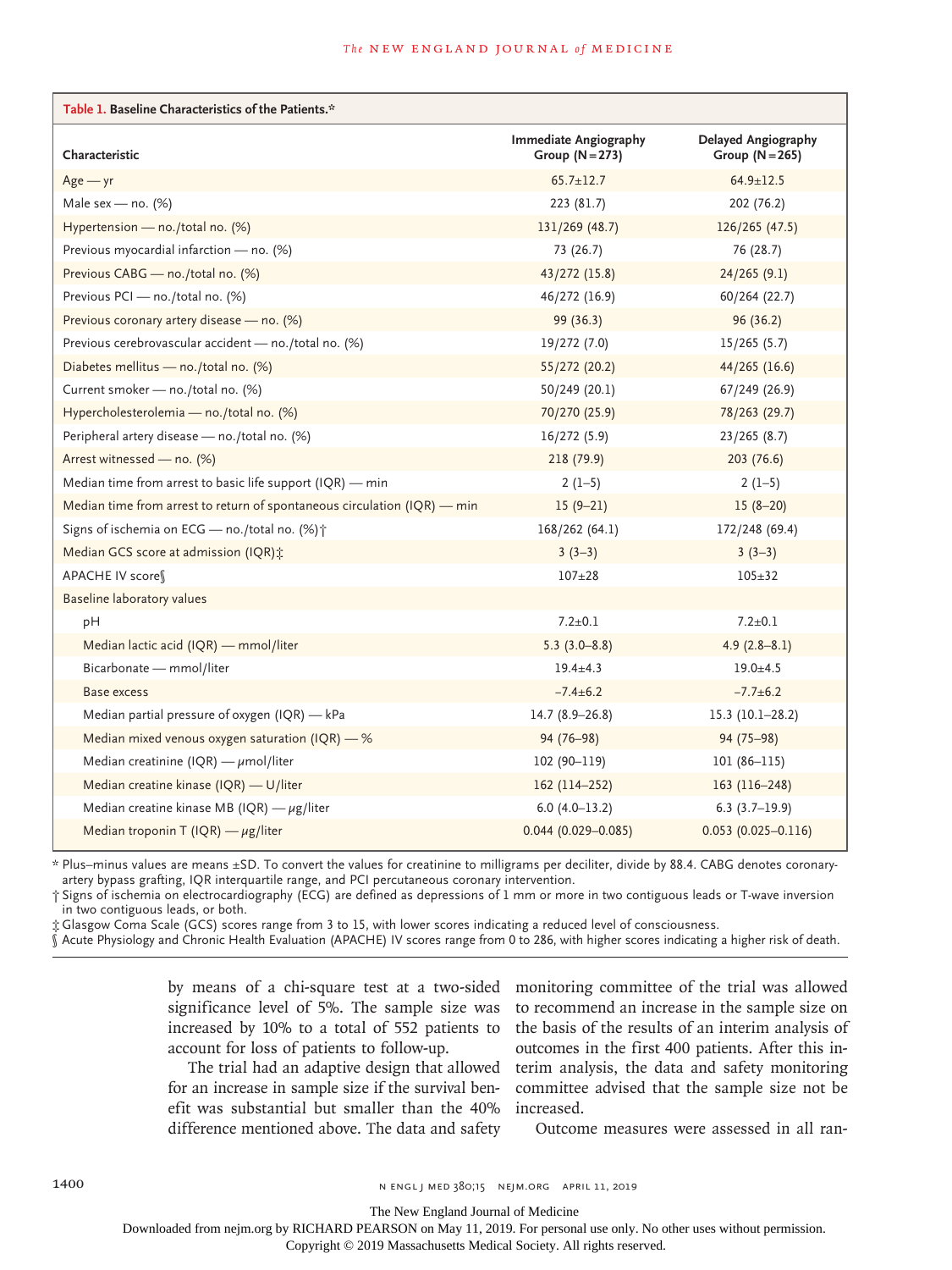| Table 2. Procedures, Treatments, and Characteristics of Coronary Artery Disease.* |                                            |                                          |  |  |
|-----------------------------------------------------------------------------------|--------------------------------------------|------------------------------------------|--|--|
| Variable                                                                          | Immediate Angiography<br>Group $(N = 273)$ | Delayed Angiography<br>Group $(N = 265)$ |  |  |
| Coronary angiography performed — no. (%)                                          | 265(97.1)                                  | 172 (64.9) +                             |  |  |
| Median time from arrest to coronary angiography $(IQR)$ — hr                      | $2.3(1.8-3.0)$                             | 121.9 (52.0-197.3)                       |  |  |
| Median time from randomization to coronary<br>angiography $(IQR)$ — hr            | $0.8(0.5-1.2)$                             | 119.9 (47.2-203.7)                       |  |  |
| Severity of coronary artery disease - no./total no. (%)                           |                                            |                                          |  |  |
| No clinically significant disease                                                 | 94/265 (35.5)                              | 59/172 (34.3)                            |  |  |
| One-vessel disease                                                                | 72/265 (27.2)                              | 49/172 (28.5)                            |  |  |
| Two-vessel disease                                                                | 54/265 (20.4)                              | 35/172 (20.3)                            |  |  |
| Three-vessel disease                                                              | 45/265 (17.0)                              | 29/172 (16.9)                            |  |  |
| Acute unstable lesion — no./total no. (%):                                        | 36/265 (13.6)                              | 29/172 (16.9)                            |  |  |
| Acute thrombotic occlusion - no./total no. (%)                                    | 9/265(3.4)                                 | 13/172(7.6)                              |  |  |
| Chronic total occlusion - no./total no. (%)                                       | 100/265(37.7)                              | 58/172 (33.7)                            |  |  |
| Revascularization treatment - no. (%)                                             |                                            |                                          |  |  |
| PCI                                                                               | 90(33.0)                                   | 64 (24.2)                                |  |  |
| CABG                                                                              | 17(6.2)                                    | 23(8.7)                                  |  |  |
| Pharmacologic or conservative treatment                                           | 168(61.5)                                  | 179 (67.5)                               |  |  |

\* Percentages may not total 100 because of rounding.

† These 172 patients represent 95% of those patients who survived until hospital discharge. A total of 38 of the 172 pa‑ tients received urgent intervention because of cardiac deterioration.

‡ Unstable lesions were defined as coronary lesions with at least 70% stenosis and the presence of characteristics of plaque disruption, including irregularity, dissection, haziness, or thrombus, as assessed by results of coronary angiography.

 $\S$  Six of the 13 patients in the delayed angiography group who had an acute thrombotic occlusion received urgent intervention because of cardiac deterioration.

domly assigned patients, except in those for resuscitated after cardiac arrest and who did not whom written informed consent was retroactively withdrawn. Categorical data (primary and secondary end points) were compared with the use of the chi-square test or Fisher's exact test and are summarized as numbers and percentages. Odds ratios are reported as effect estimates with 95% confidence intervals. We report the P value only for the primary analysis. The 95% confidence intervals for the secondary end points have not been adjusted for multiplicity, and therefore inferences drawn from these intervals may not be reproducible. Analyses of eight prespecified subgroups were performed. Further details of the statistical analysis are provided in the Supplementary Appendix.

#### **RESULTS**

#### **Patients**

July 2018, a total of 552 patients who had been was performed in 265 of the 273 patients (97.1%)

have ST-segment elevation on ECG were enrolled at 19 participating centers in the Netherlands (Fig. S1 in the Supplementary Appendix). Screening data were available during the final period of the inclusion phase of the trial, when all centers were enrolling patients (Fig. S2 in the Supplementary Appendix). After exclusion of patients for whom written informed consent was retroactively withdrawn, 538 patients (97.5%) had data available for assessment; 273 of these patients had been assigned to the immediate angiography group and 265 to the delayed angiography group. The baseline characteristics are shown in Table 1. The mean (±SD) age was 65.3±12.6 years, and 79.0% of patients were men.

# **Treatments**

During the period from January 2015 through Supplementary Appendix. Coronary angiography Details about procedures and treatments are provided in Table 2, and in Tables S1 and S2 in the

The New England Journal of Medicine

Downloaded from nejm.org by RICHARD PEARSON on May 11, 2019. For personal use only. No other uses without permission.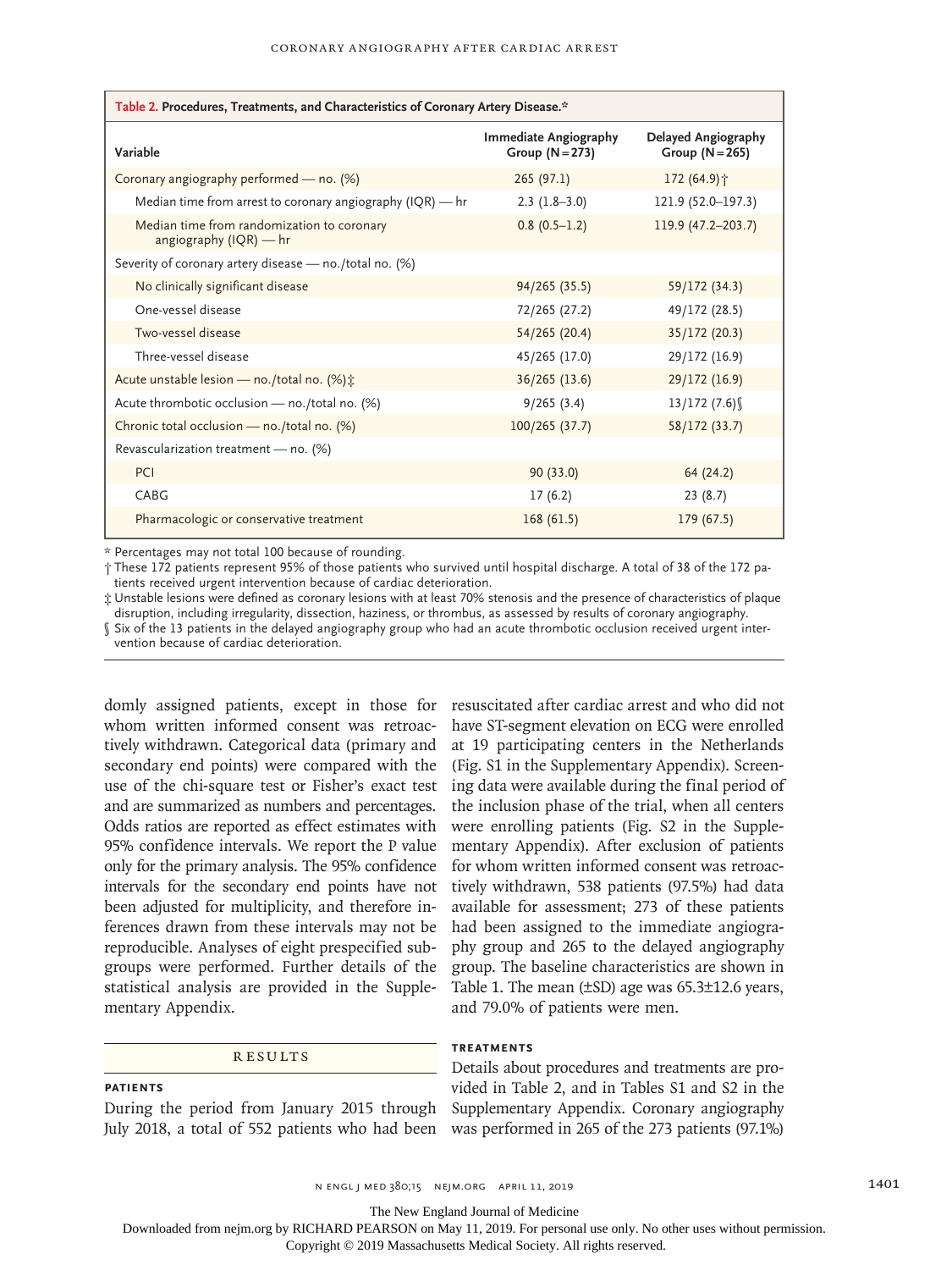| Table 3. Clinical Outcomes.*                                                                                 |                                                 |                                          |                                 |
|--------------------------------------------------------------------------------------------------------------|-------------------------------------------------|------------------------------------------|---------------------------------|
| <b>Outcome</b>                                                                                               | <b>Immediate Angiography</b><br>Group $(N=273)$ | Delayed Angiography<br>Group $(N = 265)$ | <b>Effect Size</b><br>(95% CI)个 |
| Primary end point                                                                                            |                                                 |                                          |                                 |
| Survival at 90 days - no. of patients (%) :                                                                  | 176 (64.5)                                      | 178 (67.2)                               | OR, 0.89 (0.62 to 1.27)         |
| Secondary end points                                                                                         |                                                 |                                          |                                 |
| Survival with good cerebral performance or mild or mod-<br>erate disability - no. of patients/total no. (%)  | 171/272 (62.9)                                  | 170/264 (64.4)                           | OR, 0.94 (0.66 to 1.31)         |
| CPC score at 90 days - no./total no. (%) §                                                                   |                                                 |                                          |                                 |
| 1                                                                                                            | 157/272 (57.7)                                  | 159/264 (60.2)                           | Reference                       |
| $\overline{2}$                                                                                               | 14/272(5.1)                                     | 11/264(4.2)                              | OR, 1.29 (0.56 to 2.92)         |
| 3                                                                                                            | $4/272$ $(1.5)$                                 | $5/264$ (1.9)                            | OR, 0.81 (0.21 to 3.07)         |
| 4                                                                                                            | 0/272                                           | 2/264(0.8)                               | <b>NA</b>                       |
| 5                                                                                                            | 97/272 (35.7)                                   | 87/264 (33.0)                            | OR, 1.13 (0.78 to 1.63)         |
| Survival until hospital discharge - no. of patients (%)                                                      | 178 (65.2)                                      | 182(68.7)                                | OR, 0.85 (0.60 to 1.22)         |
| Neurologic status at ICU discharge                                                                           |                                                 |                                          |                                 |
| <b>GCS</b> score                                                                                             |                                                 |                                          |                                 |
| Median (IQR)                                                                                                 | 15 (14 to 15)                                   | 15 (14 to 15)                            |                                 |
| Geometric mean (95% CI)                                                                                      | 13.7 (13.2 to 14.2)                             | 13.5 (12.9 to 13.7)                      | 1.02 (0.96 to 1.04)             |
| CPC score - no./total no. (%) §                                                                              |                                                 |                                          |                                 |
| $\mathbf{1}$                                                                                                 | 74/258 (28.7)                                   | 86/249 (34.5)                            | Reference                       |
| 2                                                                                                            | 59/258 (22.9)                                   | 56/249 (22.5)                            | OR, 1.22 (0.76 to 1.98)         |
| 3                                                                                                            | 36/258 (14.0)                                   | 30/249 (12.0)                            | OR, 1.39 (0.78 to 2.48)         |
| 4                                                                                                            | 4/258(1.6)                                      | 9/249(3.6)                               | OR, 0.52 (0.15 to 1.75)         |
| 5                                                                                                            | 85/258 (32.9)                                   | 68/249 (27.3)                            | OR, 1.45 (0.93 to 2.27)         |
| TIMI major bleeding, any grade - no. (%)                                                                     | 7(2.6)                                          | 13(4.9)                                  | OR, 0.51 (0.20 to 1.30)         |
| Recurrence of ventricular tachycardia resulting in defibril-<br>lation or electrical cardioversion - no. (%) | 21(7.7)                                         | 16(6.0)                                  | OR, 1.30 (0.66 to 2.54)         |
| Creatinine kinase                                                                                            |                                                 |                                          |                                 |
| Median AUC (IQR)                                                                                             | 30,099 (9983 to 67,096)                         | 28,006 (11,044 to 74,043)                |                                 |
| Geometric mean (95% CI)                                                                                      | 25,694 (21,764 to 30,333)                       | 25,306 (21,140 to 30,291)                | 1.02 (0.80 to 1.30)             |
| Creatinine kinase MB                                                                                         |                                                 |                                          |                                 |
| Median AUC (IQR)                                                                                             | 930 (402 to 2456)                               | 851 (302 to 2868)                        |                                 |
| Geometric mean (95% CI)                                                                                      | 975 (793 to 1198)                               | 949 (739 to 1219)                        | 1.03 (0.74 to 1.42)             |
| Troponin T                                                                                                   |                                                 |                                          |                                 |
| Median AUC (IQR)                                                                                             | 11.3 (4.4 to 33.5)                              | 10.6 (4.5 to 36.2)                       |                                 |
| Geometric mean (95% CI)                                                                                      | 11.2 (9.2 to 13.6)                              | 12.8 (10.3 to 16.0)                      | 0.87 (0.64 to 1.16)             |
| Troponin I                                                                                                   |                                                 |                                          |                                 |
| Median AUC (IQR)                                                                                             | 154.7 (33.1 to 1762)                            | 183.2 (21.4 to 7278)                     |                                 |
| Geometric mean (95% CI)                                                                                      | 226.7 (100.1 to 513.2)                          | 315.9 (116.7 to 837.5)                   | 0.72 (0.21 to 2.54)             |
| AKIN classification stage - no./total no. (%)                                                                |                                                 |                                          |                                 |
| 0                                                                                                            | 218/244 (89.3)                                  | 214/243 (88.1)                           | Reference                       |
| 1                                                                                                            | 12/244(4.9)                                     | 8/243(3.3)                               | OR, 1.47 (0.59 to 3.67)         |
| $\overline{2}$                                                                                               | $4/244$ (1.6)                                   | 5/243(2.1)                               | OR, 0.79 (0.21 to 2.96)         |
| 3                                                                                                            | 10/244(4.1)                                     | 16/243(6.6)                              | OR, 0.61 (0.27 to 1.38)         |

1402 **n engl j med 380;15 Nejm.org April 11, 2019** 

The New England Journal of Medicine

Downloaded from nejm.org by RICHARD PEARSON on May 11, 2019. For personal use only. No other uses without permission.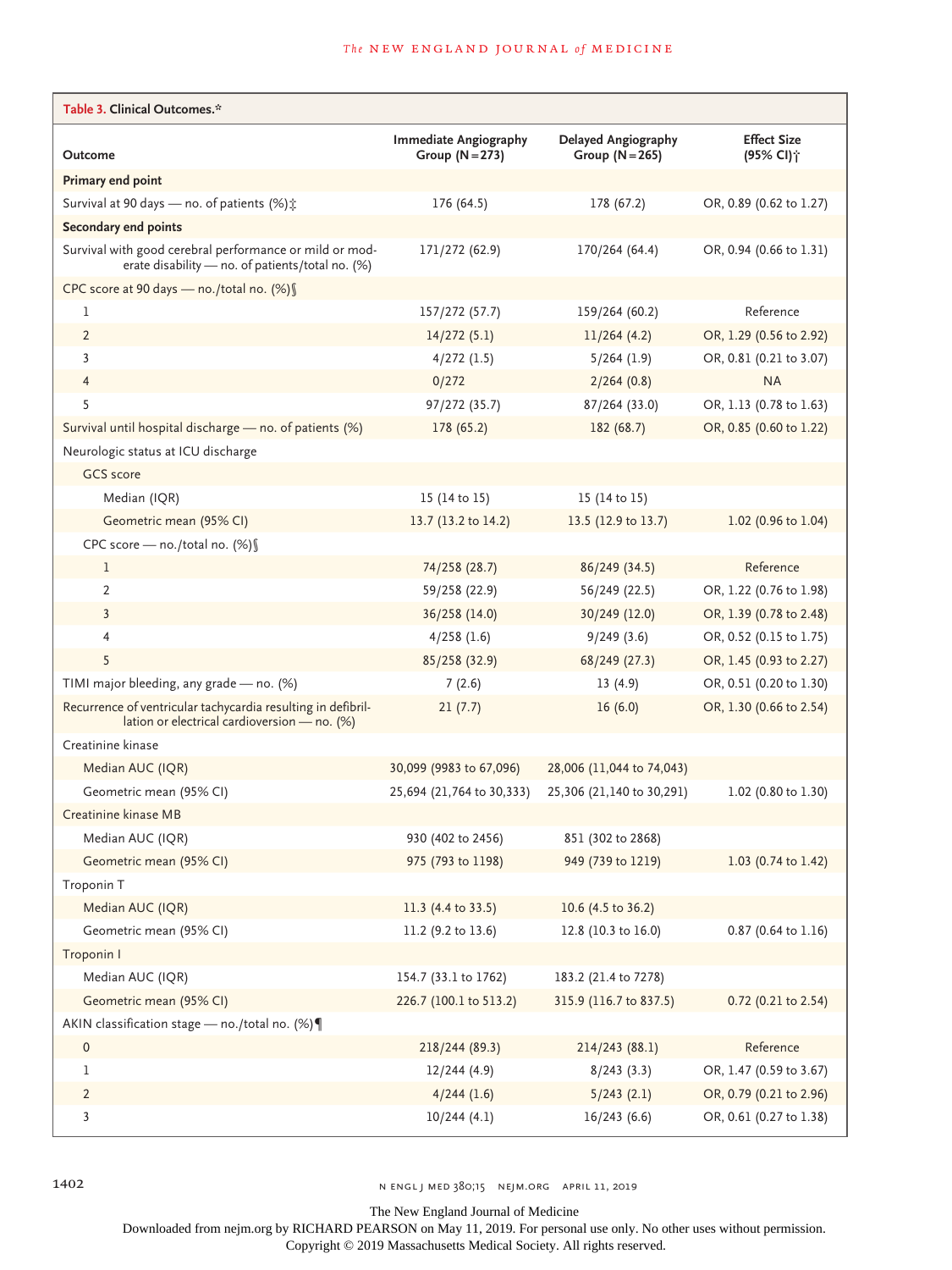| Table 3. (Continued.)                                 |                                                 |                                          |                                  |
|-------------------------------------------------------|-------------------------------------------------|------------------------------------------|----------------------------------|
| Outcome                                               | <b>Immediate Angiography</b><br>Group $(N=273)$ | Delayed Angiography<br>Group $(N = 265)$ | <b>Effect Size</b><br>(95% CI) 个 |
| Need for renal-replacement therapy - no. (%)          | 8(2.9)                                          | 11(4.2)                                  | OR, 0.70 (0.28 to 1.76)          |
| Time to target temperature - hr                       |                                                 |                                          |                                  |
| Median (IQR)                                          | 5.4 (2.9 to 8.6)                                | 4.7 (2.6 to 7.5)                         |                                  |
| Geometric mean (95% CI)                               | 6.5 $(5.9 \text{ to } 7.1)$                     | 5.5 (5.0 to 6.0)                         | 1.19 (1.04 to 1.36)              |
| Time to hypothermia: 30.0-35.9°C - hr                 |                                                 |                                          |                                  |
| Median (IQR)                                          | 6.2 $(4.1 \text{ to } 8.7)$                     | 5.1 (3.5 to 8.2)                         |                                  |
| Geometric mean (95% CI)                               | 7.1 (6.4 to 7.8)                                | 6.3 (5.7 to 6.9)                         | 1.13 (0.99 to 1.30)              |
| Time to normothermia: $36.0 - 37.0^{\circ}C$ — hr     |                                                 |                                          |                                  |
| Median (IQR)                                          | $4.1$ (2.2 to 8.4)                              | 2.8 (1.5 to 5.6)                         |                                  |
| Geometric mean (95% CI)                               | 5.5 (4.5 to 6.7)                                | 4.2 $(3.6 \text{ to } 5.1)$              | 1.29 (0.99 to 1.68)              |
| Duration of inotropic or catecholamine support - days |                                                 |                                          |                                  |
| Median (IQR)                                          | $1.7$ (1.1 to 2.7)                              | $1.9$ (1.2 to 2.7)                       |                                  |
| Geometric mean (95% CI)                               | 1.6 $(1.4 \text{ to } 1.8)$                     | 1.7 (1.5 to 1.9)                         | 0.94 (0.79 to 1.12)              |
| Markers of shock                                      |                                                 |                                          |                                  |
| Lowest MAP on day 1                                   | $61\pm11$                                       | $61 + 13$                                | $0.68$ (-1.46 to 2.82)           |
| Lowest MAP on day 2                                   | $62 + 12$                                       | $62 + 11$                                | $-0.52$ (-2.63 to 1.58)          |
| Lowest MAP on day 3                                   | $67 + 15$                                       | $68 + 16$                                | $-0.94$ (-3.85 to 1.96)          |
| Lactate on day 1                                      |                                                 |                                          |                                  |
| Median (IQR)                                          | 1.5 (1.1 to 2.4)                                | 1.4 $(1.0 to 2.2)$                       |                                  |
| Geometric mean (95% CI)                               | 1.7 (1.5 to 1.8)                                | 1.5 $(1.4 \text{ to } 1.7)$              | 1.09 (0.96 to 1.23)              |
| Lactate on day 2                                      |                                                 |                                          |                                  |
| Median (IQR)                                          | 1.4 $(1.0 to 2.0)$                              | 1.3 $(1.0 to 2.1)$                       |                                  |
| Geometric mean (95% CI)                               | 1.5 $(1.4 to 1.7)$                              | 1.5 $(1.4 \text{ to } 1.6)$              | 1.04 (0.92 to 1.17)              |
| Lactate on day 3                                      |                                                 |                                          |                                  |
| Median (IQR)                                          | 1.3 $(1.0 to 1.9)$                              | 1.3 $(1.0 to 1.8)$                       |                                  |
| Geometric mean (95% CI)                               | 1.4 $(1.3 \text{ to } 1.5)$                     | 1.4 $(1.3 \text{ to } 1.5)$              | 1.00 (0.90 to 1.11)              |
| Duration of mechanical ventilation - days             |                                                 |                                          |                                  |
| Median (IQR)                                          | $2.3$ (1.4 to 4.1)                              | $2.2$ (1.5 to 4.1)                       |                                  |
| Geometric mean (95% CI)                               | $2.3$ (2.0 to 2.6)                              | 2.4 (2.1 to 2.7)                         | 0.96 (0.80 to 1.14)              |

\* Plus–minus values are means ±SD. The numbers of patients who were assessed for continuous outcomes are provided in Table S6 in the Supplementary Appendix. AUC denotes area under the curve, ICU intensive care unit, MAP mean arterial pressure, NA not applicable, OR odds ratio, and TIMI Thrombolysis in Myocardial Infarction.

† The effect size is the ratio of geometric means unless otherwise noted. The delayed angiography group is used as the reference group for odds ratios and mean differences. The 95% confidence intervals for the secondary end points have not been adjusted for multiplicity, and therefore inferences drawn from these intervals may not be reproducible.

‡ The P value for the primary end point is 0.51.

§ Cerebral Performance Category (CPC) scores range from 1 to 5, with higher scores indicating a worse outcome.

¶ The Acute Kidney Injury Network (AKIN) stages range from 0 to 3, with higher stages indicating more severe renal failure.16

‖ The effect size is the mean difference between the immediate angiography group and the delayed angiography group.

in the immediate angiography group and in 172 hours in the delayed angiography group. An of the 265 patients (64.9%) in the delayed angi-acute thrombotic occlusion was found in 3.4% of ography group. The median time from random-patients in the immediate angiography group ization to coronary angiography was 0.8 hours and in 7.6% of patients in the delayed angiograin the immediate angiography group and 119.9 phy group. PCI was performed in 33.0% of pa-

The New England Journal of Medicine

Downloaded from nejm.org by RICHARD PEARSON on May 11, 2019. For personal use only. No other uses without permission.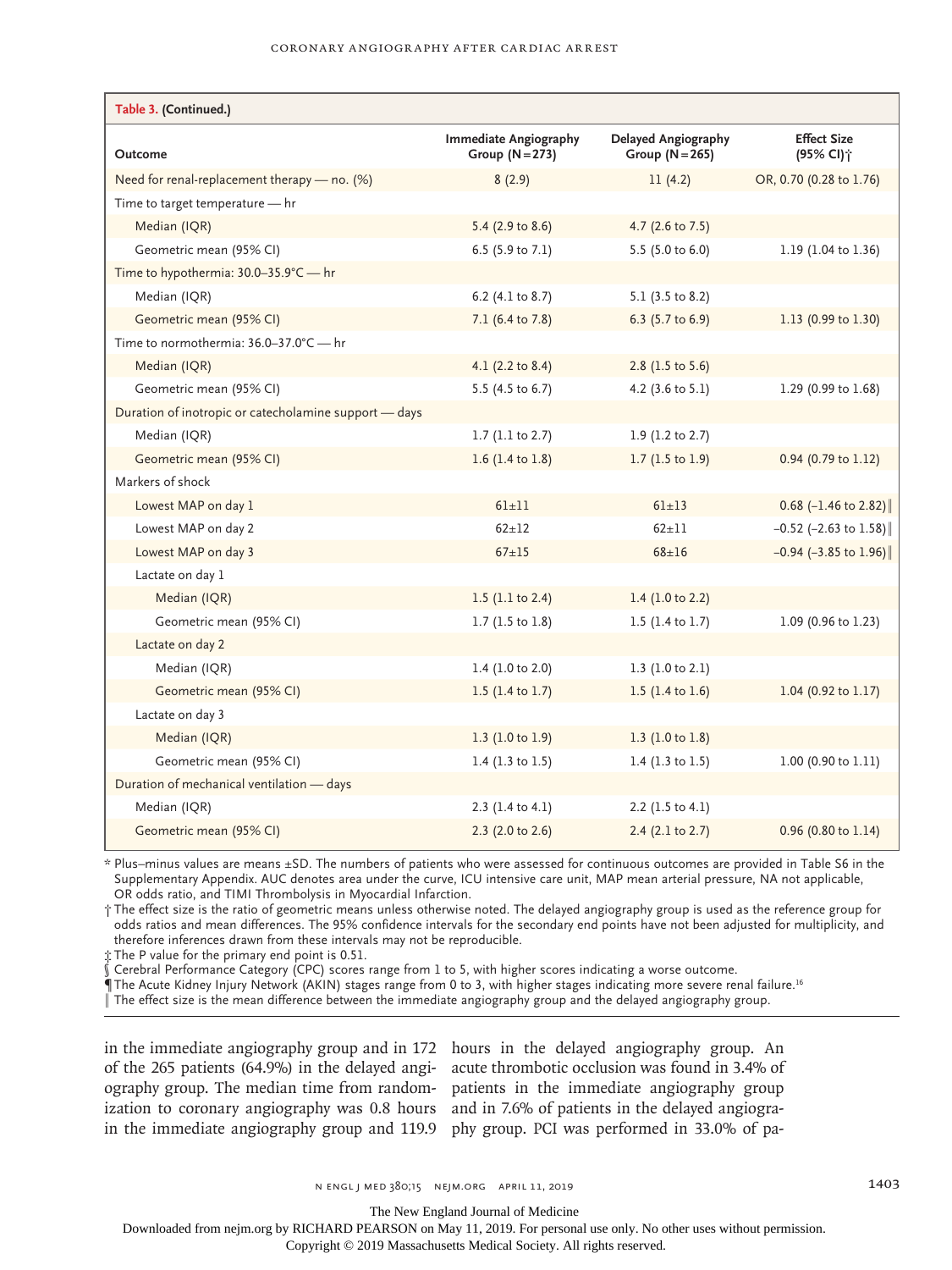tients in the immediate angiography group and in 24.2% in the delayed angiography group; coronary-artery bypass grafting was performed in 6.2% and 8.7%, respectively. Patients assigned to the strategy of immediate angiography were more often treated with a glycoprotein IIb/IIIa inhibitor, and patients assigned to the delayed strategy were more likely to be treated with salicylates, a P2Y12 inhibitor, or both.

A total of 13 patients assigned to the immediate angiography group were treated with a delayed strategy, and 3 patients assigned to the delayed angiography group were treated with an immediate strategy (Table S2 in the Supplementary Appendix). A total of 38 patients in the delayed angiography group underwent urgent coronary angiography before their planned procedure.

More than 90% of patients in each group were treated with targeted temperature management and mechanical ventilation. The median time to target temperature among patients who received this treatment was 5.4 hours in the immediate angiography group and 4.7 hours in the delayed angiography group (ratio of geometric means, 1.19; 95% CI, 1.04 to 1.36). Life-sustaining treatment was withdrawn in 76 patients in the immediate angiography group and in 69 patients in the delayed angiography group. Details about the withdrawal of life-sustaining treatment are provided in Tables S4 and S5 in the Supplementary Appendix.

#### **Primary and Secondary End Points**

Clinical outcomes are reported in Table 3. A total of 176 of 273 patients (64.5%) in the immediate angiography group and 178 of 265 patients (67.2%) in the delayed angiography group survived to 90 days (the primary end point) (odds ratio, 0.89; 95% CI, 0.62 to 1.27; P=0.51) (Table 3 and Fig. 1). Sensitivity analyses showed no significant difference between the groups in the primary outcome. Heterogeneity of treatment effect was suggested in subgroup analyses according to age  $(P=0.007$  for interaction) and history of coronary artery disease  $(P=0.009$  for interaction). No other treatment-by-subgroup interactions were identified. Additional details about primary and secondary end points, sensitivity and subgroup analyses, and causes of death are provided in Tables S6 through S8 and Figs. S3 through S5 in the Supplementary Appendix.

#### Discussion

In the COACT trial, we examined the effect on clinical outcomes of immediate angiography as compared with delayed angiography in patients who were successfully resuscitated after out-ofhospital cardiac arrest without ST-segment elevation on ECG and who had no obvious noncoronary cause of the arrest. The results of the trial did not show a significant difference between the two treatment groups in the primary end point of survival at 90 days.

Our findings do not corroborate findings of previous observational studies, which showed a survival benefit with immediate coronary angiography in patients who had cardiac arrest without STEMI.8,18 This difference could be related to the observational nature of the previous studies, which may have resulted in selection bias that favored treating patients who had a presumed better prognosis with a strategy of immediate angiography.

Another explanation for the difference between the results of our trial and those of previous studies is a difference in patient populations. Coronary artery disease was found in 64.5% of patients who underwent immediate coronary angiography in the COACT trial, a finding that is consistent with that in a previous study.<sup>2</sup> However, the vast majority of patients in our trial had stable coronary artery lesions, and thrombotic occlusions were encountered in only 5.0% of patients. This might explain our results, since PCI is associated with improved outcomes in patients with acute thrombotic coronary occlusion (e.g., in patients with STEMI), $3,4$  but not in patients with stable coronary artery disease.<sup>19</sup> Our results are also consistent with the results of several randomized trials that showed no survival benefit of immediate coronary angiography as compared with delayed coronary angiography in patients with myocardial infarction without ST-segment elevation who had not presented with cardiac arrest.20-23

Another reason for the lack of benefit of early coronary intervention may be that the majority of nonsurvivors died of neurologic complications after the cardiac arrest. This finding is consistent with the results of other resuscitation studies.24,25 Death from neurologic injury was reported more than three times as frequently as

The New England Journal of Medicine

Downloaded from nejm.org by RICHARD PEARSON on May 11, 2019. For personal use only. No other uses without permission.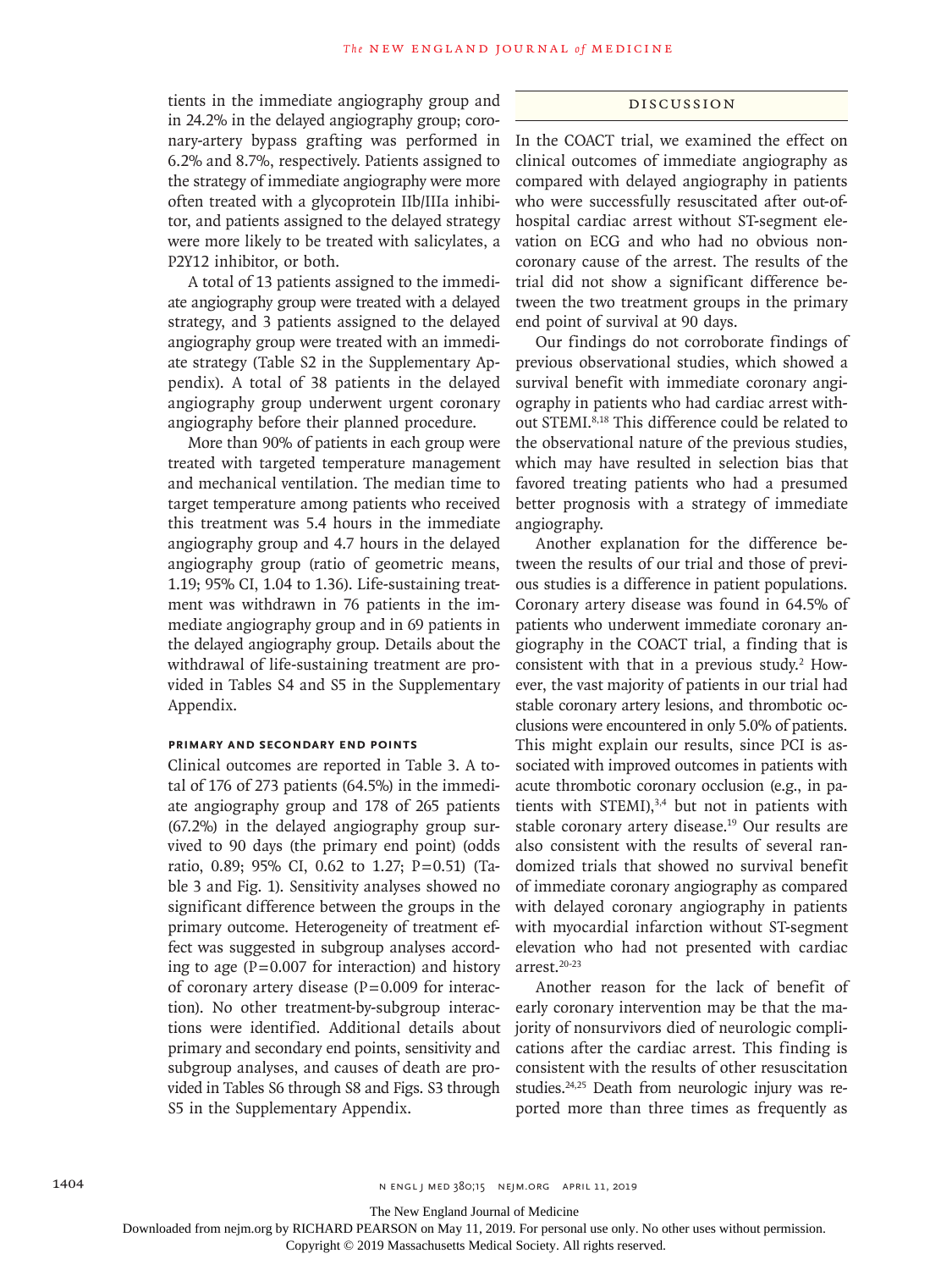death from a cardiac cause. In addition, although immediate initiation of targeted temperature management was recommended, and previous studies have shown that initiation of targeted temperature management while urgent PCI is being performed is feasible, $8,26$  we found that patients assigned to the immediate angiography group reached their target temperature later than patients in the delayed angiography group. Although the preferred strategy for targeted temperature management is still unclear, and trials that have investigated early targeted temperature management have failed to show benefit,<sup>27,28</sup> one could argue that a later achievement of target temperature might have attenuated any potential benefit gained from immediate coronary angiography.

In the COACT trial, patients who underwent delayed angiography were more likely to receive salicylates or a P2Y12 inhibitor (or both) than patients who underwent immediate angiography. This observation illustrates how the result of immediate coronary angiography can influence treatment, since patients who do not have evidence of coronary artery disease on angiography do not require antiplatelet therapy. In contrast, patients in the immediate angiography group were more likely to be treated with a glycoprotein IIb/IIIa inhibitor, which is more often used in the context of urgent PCI of thrombotic lesions. These differences in antiplatelet strategy between the two groups did not result in a significant difference in TIMI major bleeding.

Several limitations of our trial should be noted. First, we acquired data on patient screening during only the final phase of the trial. Second, because of the nature of the trial, physicians were aware of the assigned group, and this information might have influenced subsequent treatment. Third, our results do not apply to patients with shock, severe renal dysfunction, or persistent STsegment elevation, since patients with these conditions were excluded from the trial. Fourth, 2.5% of randomly assigned patients could not be assessed because of withdrawal of consent. Finally, the actual overall percentage of patients in the



**Figure 1. Kaplan–Meier Estimates of Survival among Patients Who Underwent Immediate or Delayed Coronary Angiography after Cardiac Arrest.** There was no significant difference between the two groups in overall

COACT trial who survived was higher than anticipated in the sample-size calculation, which may have affected the power of the trial. The resulting 95% confidence interval does not exclude a 38% harm or a 27% benefit of immediate angiography with respect to the primary end point.

In conclusion, in this randomized, multicenter trial involving patients who were successfully resuscitated after out-of-hospital cardiac arrest and who had a shockable rhythm and no signs of STEMI or a noncoronary cause of the arrest, a strategy of immediate angiography was not better than a strategy of delayed angiography with respect to overall survival at 90 days.

Supported by unrestricted research grants from the Netherlands Heart Institute, Biotronik, and AstraZeneca.

Dr. Vlachojannis reports receiving grant support from Micro-Port Orthopedics and Daiichi Sankyo; and Dr. van Royen, receiving grant support from Philips, Biotronik, and Abbott and honoraria from Medtronic. No other potential conflict of interest relevant to this article was reported.

Disclosure forms provided by the authors are available with the full text of this article at NEJM.org.

A data sharing statement provided by the authors is available with the full text of this article at NEJM.org.

#### **Appendix**

The authors' full names and academic degrees are as follows: Jorrit S. Lemkes, M.D., Gladys N. Janssens, M.D., Nina W. van der Hoeven, M.D., Lucia S.D. Jewbali, M.D., Eric A. Dubois, M.D., Ph.D., Martijn Meuwissen, M.D., Ph.D., Tom A. Rijpstra, M.D., Hans A. Bosker, M.D., Ph.D., Michiel J. Blans, M.D., Ph.D., Gabe B. Bleeker, M.D., Ph.D., Rémon Baak, M.D., Georgios J. Vlachojannis, M.D., Ph.D., Bob J.W. Eikemans, M.D., Pim van der Harst, M.D., Ph.D., Iwan C.C. van der Horst, M.D., Ph.D., Michiel Voskuil, M.D., Ph.D., Joris J. van der Heijden, M.D., Albertus Beishuizen, M.D., Ph.D., Martin Stoel, M.D., Ph.D., Cyril Camaro, M.D., Ph.D., Hans van der

The New England Journal of Medicine

Downloaded from nejm.org by RICHARD PEARSON on May 11, 2019. For personal use only. No other uses without permission.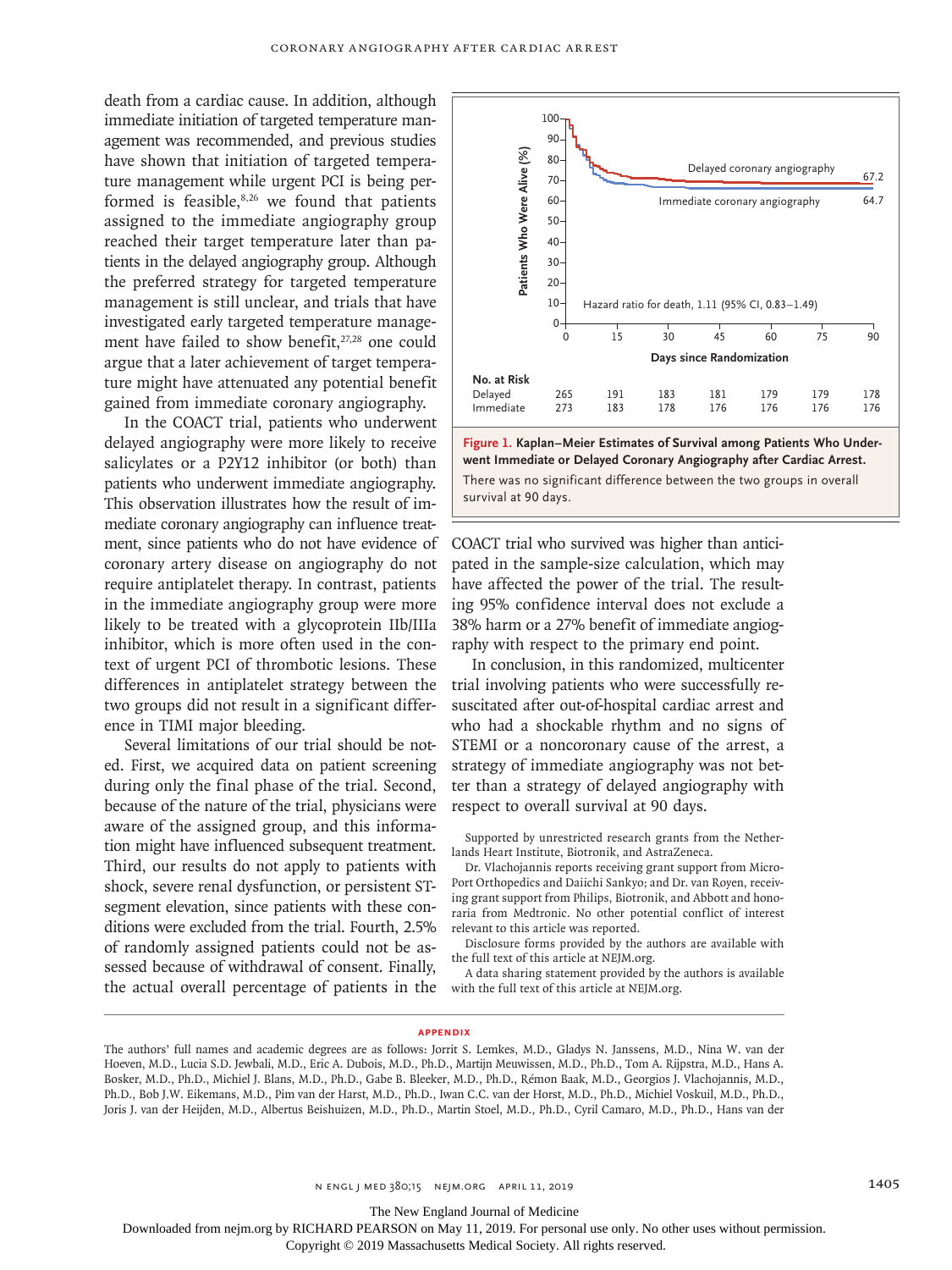Hoeven, M.D., Ph.D., José P. Henriques, M.D., Ph.D., Alexander P.J. Vlaar, M.D., Ph.D., Maarten A. Vink, M.D., Ph.D., Bas van den Bogaard, M.D., Ph.D., Ton A.C.M. Heestermans, M.D., Ph.D., Wouter de Ruijter, M.D., Ph.D., Thijs S.R. Delnoij, M.D., Ph.D., Harry J.G.M. Crijns, M.D., Ph.D., Gillian A.J. Jessurun, M.D., Ph.D., Pranobe V. Oemrawsingh, M.D., Ph.D., Marcel T.M. Gosselink, M.D., Ph.D., Koos Plomp, M.D., Michael Magro, M.D., Ph.D., Paul W.G. Elbers, M.D., Ph.D., Peter M. van de Ven, Ph.D., Heleen M. Oudemans-van Straaten, M.D., Ph.D., and Niels van Royen, M.D., Ph.D.

The authors' affiliations are as follows: the Departments of Cardiology (J.S.L., G.N.J., N.W.H., N.R.), Intensive Care Medicine (P.W.G.E., H.M.O.-S.), and Epidemiology and Biostatistics (P.M.V.), Amsterdam University Medical Center VUmc, the Departments of Cardiology (J.P.H.) and Intensive Care Medicine (A.P.J.V.), Amsterdam University Medical Center AMC, and the Departments of Cardiology (M.A.V.) and Intensive Care Medicine (B.B.), Onze Lieve Vrouwe Gasthuis, Amsterdam, the Thorax Center, Erasmus Medical Center (L.S.D.J., E.A.D.), and the Departments of Cardiology (G.J.V.) and Intensive Care Medicine (B.J.W.E.), Maasstad Hospital, Rotterdam, the Departments of Cardiology (M. Meuwissen) and Intensive Care Medicine (T.A.R.), Amphia Hospital, Breda, the Departments of Cardiology (H.A.B.) and Intensive Care Medicine (M.J.B.), Rijnstate Hospital, Arnhem, the Departments of Cardiology (G.B.B.) and Intensive Care Medicine (R.B.), Haga Hospital, and the Department of Cardiology, Haaglanden Medical Center (P.V.O.), The Hague, the Departments of Cardiology (P.H.) and Intensive Care Medicine (I.C.C.H.), University of Groningen, Groningen, the Departments of Cardiology (M.V.) and Intensive Care Medicine (J.J.H.), University Medical Center Utrecht, Utrecht, the Departments of Intensive Care Medicine (A.B.) and Cardiology (M.S.), Medisch Spectrum Twente, Enschede, the Departments of Cardiology (C.C., N.R.) and Intensive Care Medicine (H.H.), Radboud University Medical Center, Nijmegen, the Departments of Cardiology (T.A.C.M.H.) and Intensive Care Medicine (W.R.), Noordwest Ziekenhuisgroep, Alkmaar, the Departments of Intensive Care Medicine (T.S.R.D.) and Cardiology (H.J.G.M.C.), Maastricht University Medical Center, Maastricht, the Department of Cardiology, Scheper Hospital, Emmen (G.A.J.J.), the Department of Cardiology, Isala Hospital, Zwolle (M.T.M.G.), the Department of Cardiology, Tergooi Hospital, Blaricum (K.P.), and the Department of Cardiology, Elisabeth-Tweesteden Hospital, Tilburg (M. Magro) — all in the Netherlands.

#### **References**

**1.** Patel N, Patel NJ, Macon CJ, et al. Trends and outcomes of coronary angiography and percutaneous coronary intervention after out-of-hospital cardiac arrest associated with ventricular fibrillation or pulseless ventricular tachycardia. JAMA Cardiol 2016;1:890-9.

**2.** Spaulding CM, Joly L-M, Rosenberg A, et al. Immediate coronary angiography in survivors of out-of-hospital cardiac arrest. N Engl J Med 1997;336:1629-33.

**3.** Ibanez B, James S, Agewall S, et al. 2017 ESC Guidelines for the management of acute myocardial infarction in patients presenting with ST-segment elevation: The Task Force for the management of acute myocardial infarction in patients presenting with ST-segment elevation of the European Society of Cardiology (ESC). Eur Heart J 2018;39:119-77.

**4.** O'Gara PT, Kushner FG, Ascheim DD, et al. 2013 ACCF/AHA guideline for the management of ST-elevation myocardial infarction: a report of the American College of Cardiology Foundation/American Heart Association Task Force on Practice Guidelines. J Am Coll Cardiol 2013;61(4): e78-e140.

**5.** Bro-Jeppesen J, Kjaergaard J, Wanscher M, et al. Emergency coronary angiography in comatose cardiac arrest patients: do real-life experiences support the guidelines? Eur Heart J Acute Cardiovasc Care 2012;1:291-301.

**6.** Dankiewicz J, Nielsen N, Annborn M, et al. Survival in patients without acute ST elevation after cardiac arrest and association with early coronary angiography: a post hoc analysis from the TTM trial. Intensive Care Med 2015;41:856-64.

**7.** Dumas F, Bougouin W, Geri G, et al. Emergency percutaneous coronary intervention in post-cardiac arrest patients without ST-segment elevation pattern: insights from the PROCAT II registry. JACC Cardiovasc Interv 2016;9:1011-8.

**8.** Hollenbeck RD, McPherson JA, Mooney MR, et al. Early cardiac catheterization is associated with improved survival in comatose survivors of cardiac arrest without STEMI. Resuscitation 2014; 85:88-95.

**9.** Staudacher II, den Uil C, Jewbali L, et al. Timing of coronary angiography in survivors of out-of-hospital cardiac arrest without obvious extracardiac causes. Resuscitation 2018;123:98-104.

**10.** Nolan JP, Soar J, Cariou A, et al. European Resuscitation Council and European Society of Intensive Care Medicine 2015 guidelines for post-resuscitation care. Intensive Care Med 2015;41:2039-56.

**11.** Welsford M, Nikolaou NI, Beygui F, et al. Part 5: acute coronary syndromes: 2015 international consensus on cardiopulmonary resuscitation and emergency cardiovascular care science with treatment recommendations. Circulation 2015;132: Suppl 1:S146-S176.

**12.** Noc M, Fajadet J, Lassen JF, et al. Invasive coronary treatment strategies for outof-hospital cardiac arrest: a consensus statement from the European Association for Percutaneous Cardiovascular Interventions (EAPCI)/Stent for Life (SFL) groups. EuroIntervention 2014;10:31-7.

**13.** Rab T, Kern KB, Tamis-Holland JE, et al. Cardiac arrest: a treatment algorithm for emergent invasive cardiac procedures in the resuscitated comatose patient. J Am Coll Cardiol 2015;66:62-73.

**14.** Lemkes JS, Janssens GN, Straaten HM, et al. Coronary angiography after cardiac arrest: rationale and design of the COACT trial. Am Heart J 2016;180:39-45. **15.** Serruys PW, Morice M-C, Kappetein AP, et al. Percutaneous coronary intervention versus coronary-artery bypass grafting for severe coronary artery disease. N Engl J Med 2009;360:961-72.

**16.** Mehta RL, Kellum JA, Shah SV, et al. Acute Kidney Injury Network: report of an initiative to improve outcomes in acute kidney injury. Crit Care 2007;11(2):R31.

**17.** Larsen JM, Ravkilde J. Acute coronary angiography in patients resuscitated from out-of-hospital cardiac arrest — a systematic review and meta-analysis. Resuscitation 2012;83:1427-33.

**18.** Khan MS, Shah SMM, Mubashir A, et al. Early coronary angiography in patients resuscitated from out of hospital cardiac arrest without ST-segment elevation: a systematic review and meta-analysis. Resuscitation 2017;121:127-34.

**19.** Boden WE, O'Rourke RA, Teo KK, et al. Optimal medical therapy with or without PCI for stable coronary disease. N Engl J Med 2007;356:1503-16.

**20.** Montalescot G, Cayla G, Collet JP, et al. Immediate vs delayed intervention for acute coronary syndromes: a randomized clinical trial. JAMA 2009;302:947-54.

**21.** Riezebos RK, Ronner E, Ter Bals E, et al. Immediate versus deferred coronary angioplasty in non-ST-segment elevation acute coronary syndromes. Heart 2009; 95:807-12.

**22.** Thiele H, Rach J, Klein N, et al. Optimal timing of invasive angiography in stable non-ST-elevation myocardial infarction: the Leipzig Immediate versus early and late PercutaneouS coronary Intervention triAl in NSTEMI (LIPSIA-NSTEMI Trial). Eur Heart J 2012;33:2035-43.

**23.** Milosevic A, Vasiljevic-Pokrajcic Z, Milasinovic D, et al. Immediate versus delayed invasive intervention for non-STEMI patients: the RIDDLE-NSTEMI Study. JACC Cardiovasc Interv 2016;9:541-9.

**24.** Nielsen N, Wetterslev J, Cronberg T, et al. Targeted temperature management at

1406 n engl j med 380;15 nejm.org April 11, 2019

The New England Journal of Medicine

Downloaded from nejm.org by RICHARD PEARSON on May 11, 2019. For personal use only. No other uses without permission.